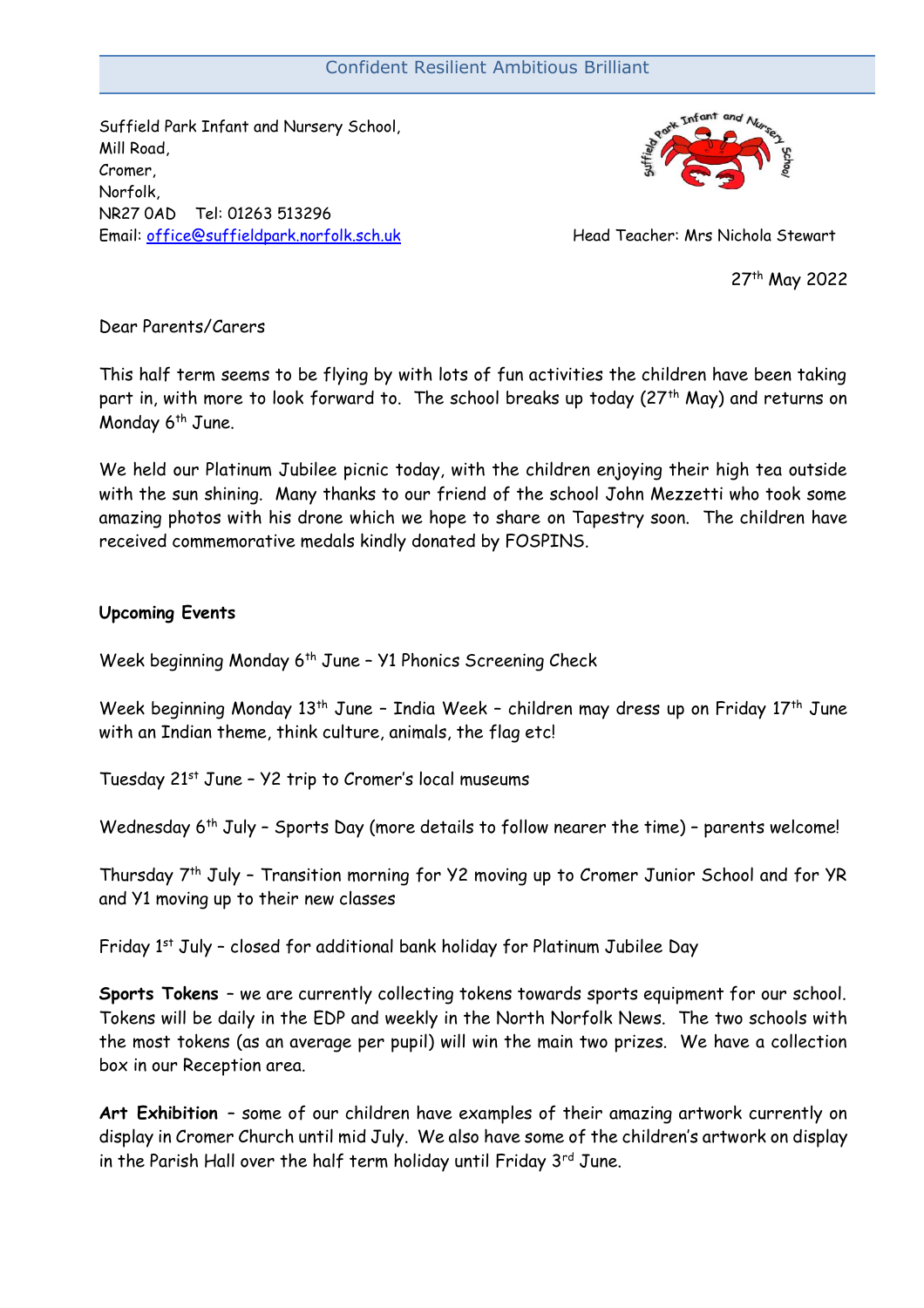**Bedtime Stories** – you may have noticed on Tapestry members of staff have been posting their bedtimes stories for the children. We are also very lucky that members of our community have also read some stories for us, such as our local Beat Manager PC Joey Mezzetti. These are still available to watch and enjoy on your child's Tapestry. New stories are still being added so please watch and click "Like" so we know your children have enjoyed them!

**Attendance and Illness** - If your child is ill, we ask you to contact the school on the first day of absence before registers close at 9.15am. This can be done by either telephoning or emailing the office or leaving a message on our answering service. It is essential you inform the school promptly to avoid your child's absence being marked as unauthorised. If your child is not present at school and we do not receive a reason for their absence, we will contact you via telephone and/or email to ascertain why they are not at school in accordance with our Safeguarding procedures.

**Good attendance is vital to your child's progress at school.** The Government remains very clear that no child should miss school apart from in exceptional circumstances. Any leave of absence/holiday requests during term time would therefore not be authorised unless it fulfils this criteria. The Local Authority can legally intervene where a pupil has at least 9 sessions (4.5 school days) lost to unauthorised absence during the last 6 school weeks. This could be in the form of a Fixed Penalty Notice.

## Have your say. We are holding an open coffee morning on Monday 20th June at 10am at school to discuss how we support our SEN children This is your opportunity to discuss what's working and what could be improved. We really look forward to receiving family ideas and views. This is your opportunity to inform our school policy. Following this meeting there will be a virtual questionnaire for those unable to make it. There will not be any opportunity to discuss specific children, please make a separate appointment with Mrs Sanders.

## **SEN Coffee Morning**